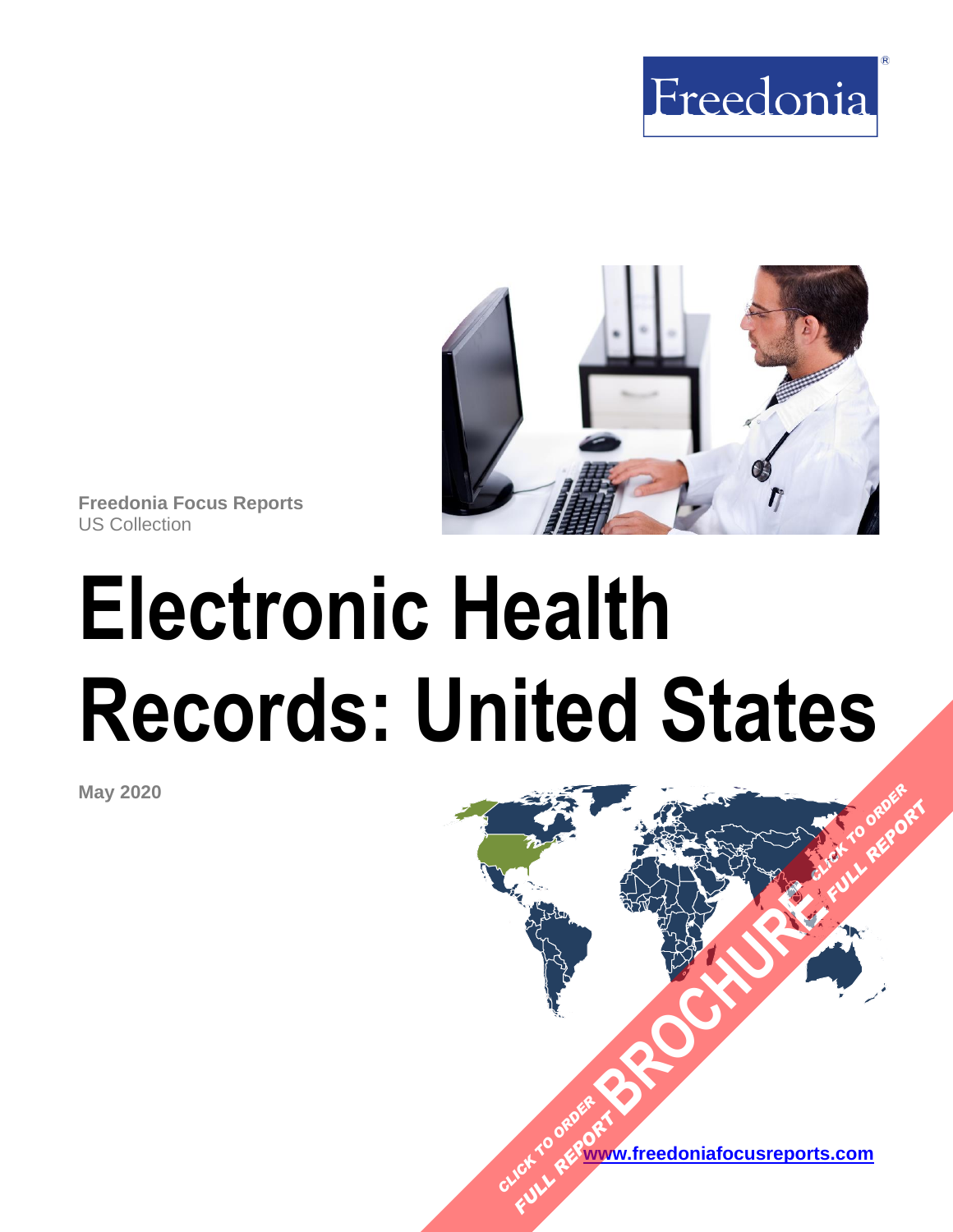# **Table of Contents**

| 1. Highlights                                    | 3  |
|--------------------------------------------------|----|
| 2. Market Environment                            | 5  |
| <b>Historical Trends</b>                         | 5  |
| Key Economic Indicators                          | 7  |
| Medical Services Expenditures by Provider        | 8  |
| <b>Regulatory Factors</b>                        | 11 |
| 3. Segmentation & Forecasts                      | 13 |
| Providers                                        | 13 |
| Hospitals                                        | 16 |
| Ambulatory                                       | 19 |
| <b>Nursing &amp; Residential Care Facilities</b> | 21 |
| 4. Industry Structure                            | 23 |
| <b>Industry Characteristics</b>                  | 23 |
| <b>Market Leaders</b>                            | 26 |
| Cerner                                           | 26 |
| <b>Epic Systems</b>                              | 27 |
| <b>Medical Information Technology</b>            | 28 |
| 5. About This Report                             | 29 |
| Scope                                            | 29 |
| Sources                                          | 29 |
| <b>Industry Codes</b>                            | 30 |
| Freedonia Methodology                            | 30 |
| Resources                                        | 32 |
|                                                  |    |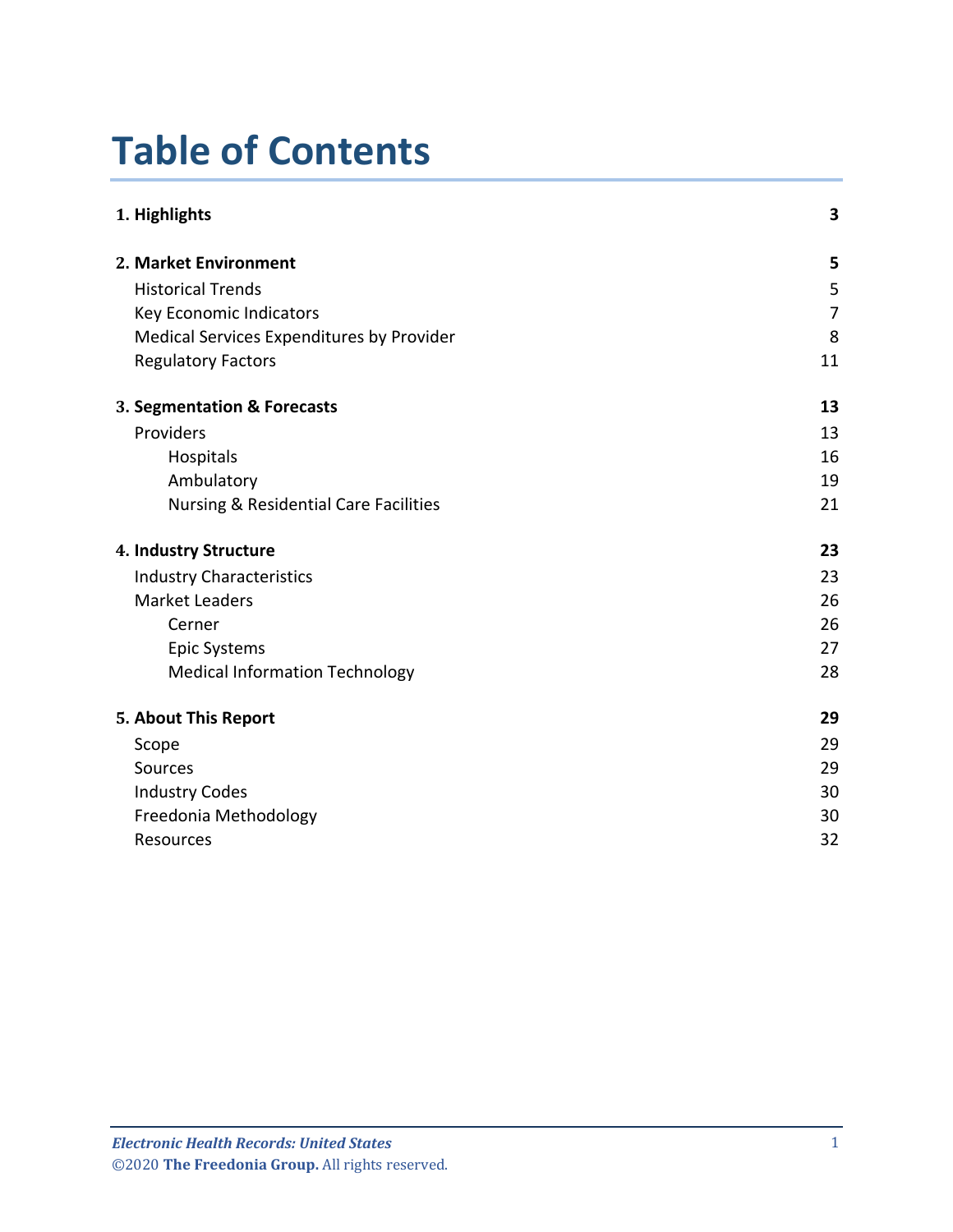# **List of Tables & Figures**

| Figure 1   Key Trends in US Electronic Health Records Expenditures, 2019 - 2024             | 4  |
|---------------------------------------------------------------------------------------------|----|
| Figure 2   US Electronic Health Records Expenditure Trends, 2015 - 2019                     | 5  |
| Table 1   Key Indicators for US Electronic Health Records Expenditures, 2009 - 2024         | 7  |
| Figure 3   US Medical Services Expenditures by Provider, 2009 - 2024 (US\$ tril)            | 8  |
| Table 2   US Medical Services Expenditures by Provider, 2009 - 2024 (US\$ bil)              | 8  |
| Figure 4   US Electronic Health Records Expenditures by Provider, 2015 - 2024 (US\$ bil)    | 13 |
| Table 3   US Electronic Health Records Expenditures by Provider, 2015 - 2024 (US\$ mil)     | 13 |
| Figure 5   US Electronic Health Records Expenditures by Provider, 2015 - 2024 (2019=100)    | 14 |
| Figure 6   US Medicare & Medicaid EHR Incentive Payments, 2011 - 2018 (US\$ mil)            | 18 |
| Table 4   US Medicare & Medicaid EHR Incentive Payments, 2011 - 2018 (US\$ mil)             | 18 |
| Figure 7   US Electronic Health Records Expenditures by Provider, 2015 - 2024 (%)           | 19 |
| Figure 8   US Medical Services Employer Firms, Establishments, & Employment by Major        |    |
| Segment, 2009 - 2019                                                                        | 25 |
| Table 5   US Medical Services Employer Firms, Establishments, & Employment by Major         |    |
| Segment, 2009 - 2019                                                                        | 25 |
| Table 6   Leading Participants in the US Electronic Health Records Industry by Company Type | 26 |
| Table 7   NAICS & SIC Codes Related to Electronic Health Records                            | 30 |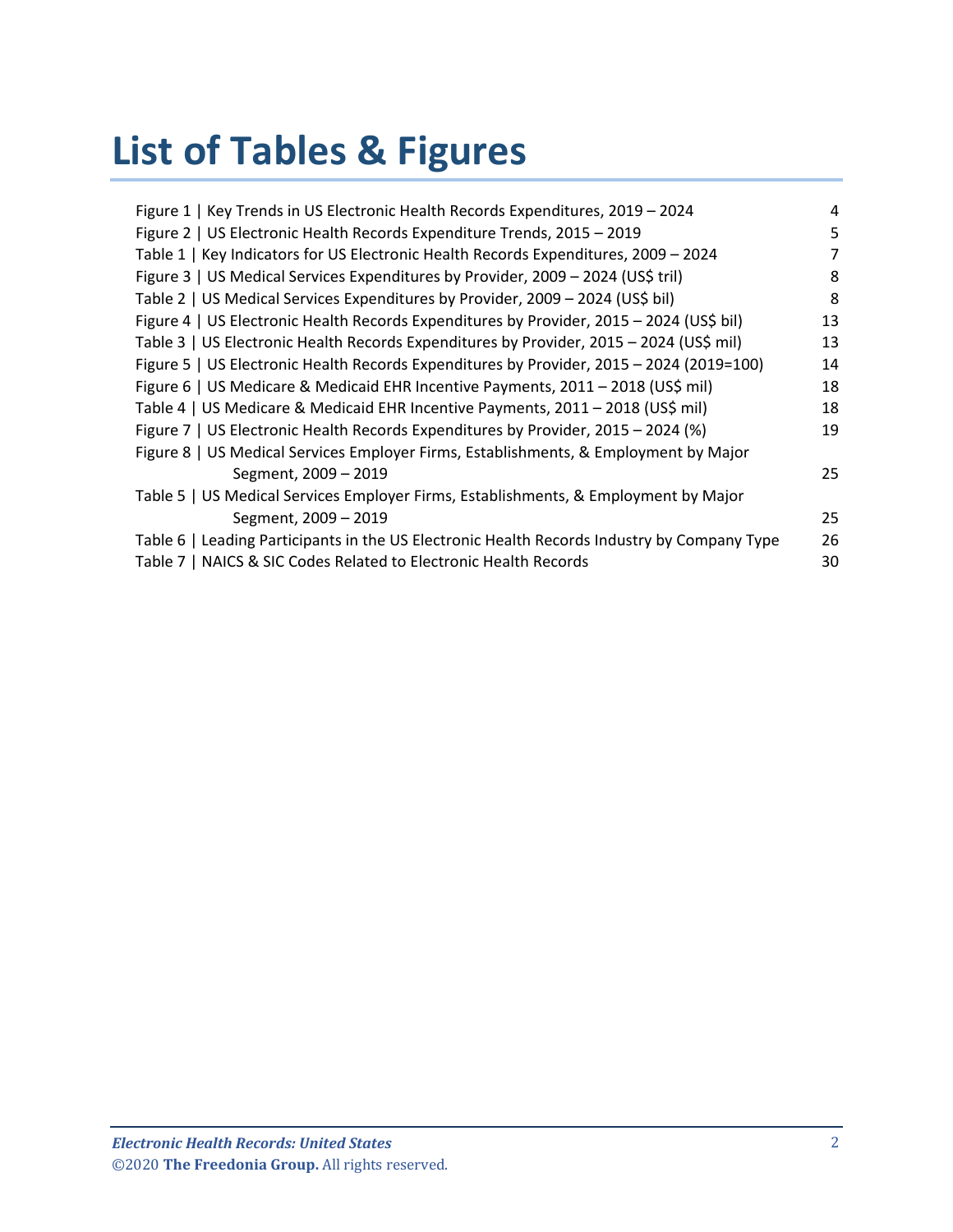# <span id="page-3-1"></span><span id="page-3-0"></span>**Scope**

This report forecasts to 2024 US expenditures on electronic health records (EHRs) in nominal US dollars. Total expenditures are segmented by provider in terms of:

- hospitals
	- o private hospitals
	- o government hospitals
- ambulatory
	- o physician offices
	- o dentist offices
	- o other practitioner offices
	- o outpatient care centers
	- o laboratories and imaging centers
	- o home healthcare agencies
- nursing and residential care facilities

To illustrate historical trends, total expenditures and the various segments are provided in annual series from 2015 to 2019.

EHRs represent the comprehensive aggregation of notes and results from all patient interactions with providers in the healthcare system. On the other hand, electronic medical records (EMRs) are the digitized versions of paper medical charts, representing notes and results from one healthcare provider. EMRs were the first step in creating EHRs and comprise the backbone of EHRs.

Key macroeconomic indicators are also provided with quantified trends. Other various topics, including profiles of pertinent leading companies, are covered in this report. A full outline of report items by page is available in the Table of Contents.

## <span id="page-3-2"></span>**Sources**

*Electronic Health Records: United States* (FF40065) represents the synthesis and analysis of data from various secondary, macroeconomic, and demographic sources, such as:

- firms participating in the industry, and their suppliers and customers
- government/public agencies
- intergovernmental organizations
- trade associations and their publications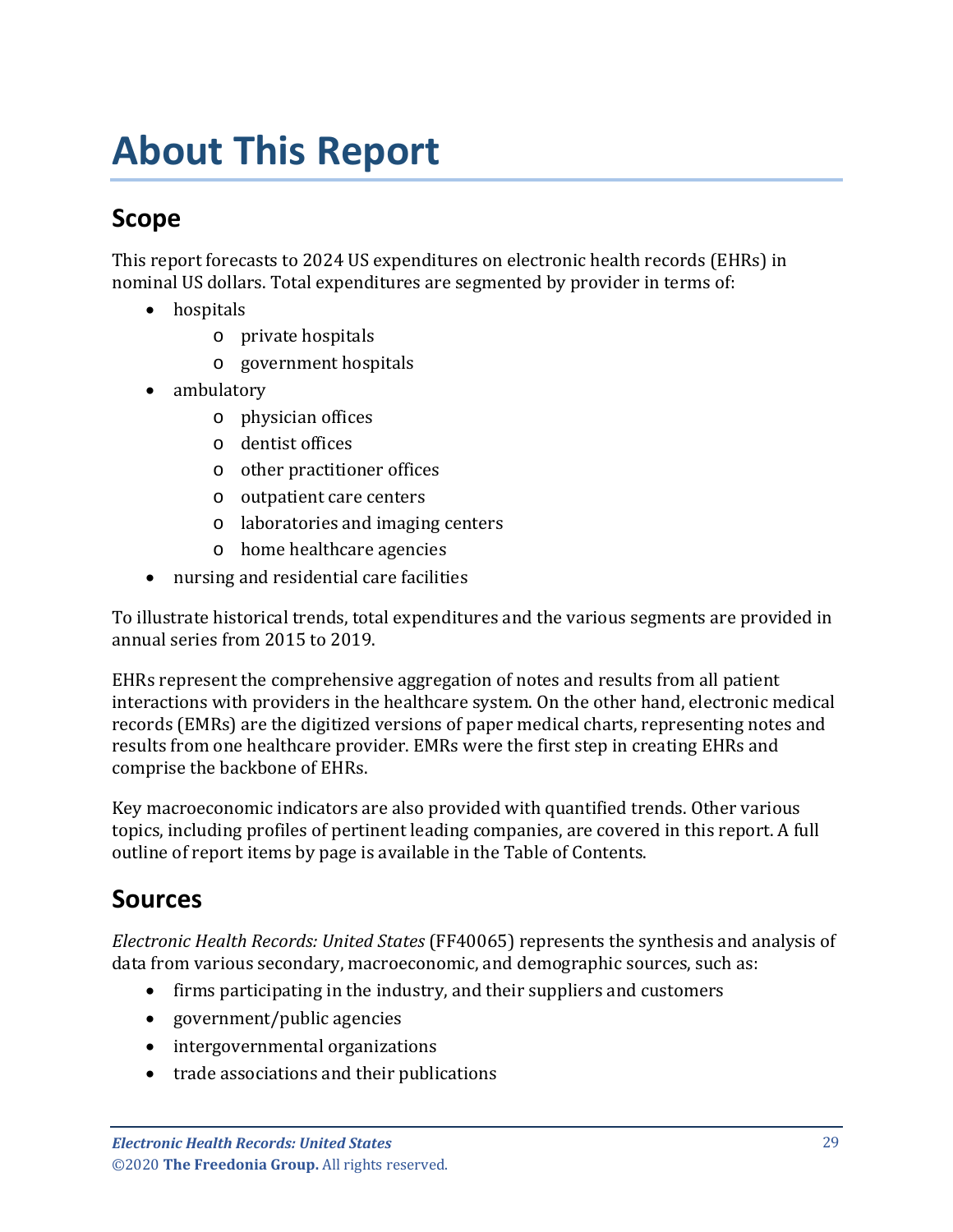- the business and trade press
- indicator forecasts by The Freedonia Group
- the findings of other reports and studies by The Freedonia Group

Specific sources and additional resources are listed in the Resources section of this publication for reference and to facilitate further research.

## <span id="page-4-0"></span>**Industry Codes**

<span id="page-4-2"></span>

| NAICS/SCIAN 2017                              |                                                                       | <b>SIC</b>                                |                                               |
|-----------------------------------------------|-----------------------------------------------------------------------|-------------------------------------------|-----------------------------------------------|
| North American Industry Classification System |                                                                       | <b>Standard Industrial Classification</b> |                                               |
| 524114                                        | Direct Health and Medical Insurance Carriers                          | 6324                                      | <b>Hospital and Medical Service Plans</b>     |
| 621111                                        | <b>Offices of Physicians (except Mental</b><br>Health Specialists)    | 8011                                      | Offices and Clinics of Doctors of Medicine    |
| 621112                                        | Offices of Physicians, Mental Health Specialists                      | 8021                                      | Offices and Clinics of Dentists               |
| 621210                                        | <b>Offices of Dentists</b>                                            | 8051                                      | <b>Skilled Nursing Care Facilities</b>        |
| 621420                                        | <b>Outpatient Mental Health and Substance</b><br><b>Abuse Centers</b> | 8052                                      | <b>Intermediate Care Facilities</b>           |
| 621491                                        | <b>HMO Medical Centers</b>                                            | 8059                                      | Nursing and Personal Care Facilities, NEC     |
| 621492                                        | <b>Kidney Dialysis Centers</b>                                        | 8062                                      | <b>General Medical and Surgical Hospitals</b> |
| 621493                                        | Freestanding Ambulatory Surgical and<br><b>Emergency Centers</b>      | 8063                                      | <b>Psychiatric Hospitals</b>                  |
| 621512                                        | <b>Diagnostic Imaging Centers</b>                                     | 8069                                      | Specialty Hospitals, Except Psychiatric       |
| 621610                                        | <b>Home Health Care Services</b>                                      | 8071                                      | <b>Medical Laboratories</b>                   |
| 622110                                        | <b>General Medical and Surgical Hospitals</b>                         | 8082                                      | <b>Home Health Care Services</b>              |
| 622210                                        | Psychiatric and Substance Abuse Hospitals                             | 8092                                      | <b>Kidney Dialysis Centers</b>                |
| 622310                                        | Specialty (except Psychiatric and Substance<br>Abuse) Hospitals       | 8093                                      | Specialty Outpatient Facilities, NEC          |
| 623110                                        | <b>Nursing Care Facilities (Skilled Nursing</b><br>Facilities)        |                                           |                                               |
| 623311                                        | <b>Continuing Care Retirement Communities</b>                         |                                           |                                               |

Source: US Census Bureau

# <span id="page-4-1"></span>**Freedonia Methodology**

The Freedonia Group, a subsidiary of MarketResearch.com, has been in business for more than 30 years and in that time has developed a comprehensive approach to data analysis that takes into account the variety of industries covered and the evolving needs of our customers.

Every industry presents different challenges in market sizing and forecasting, and this requires flexibility in methodology and approach. Freedonia methodology integrates a variety of quantitative and qualitative techniques to present the best overall picture of a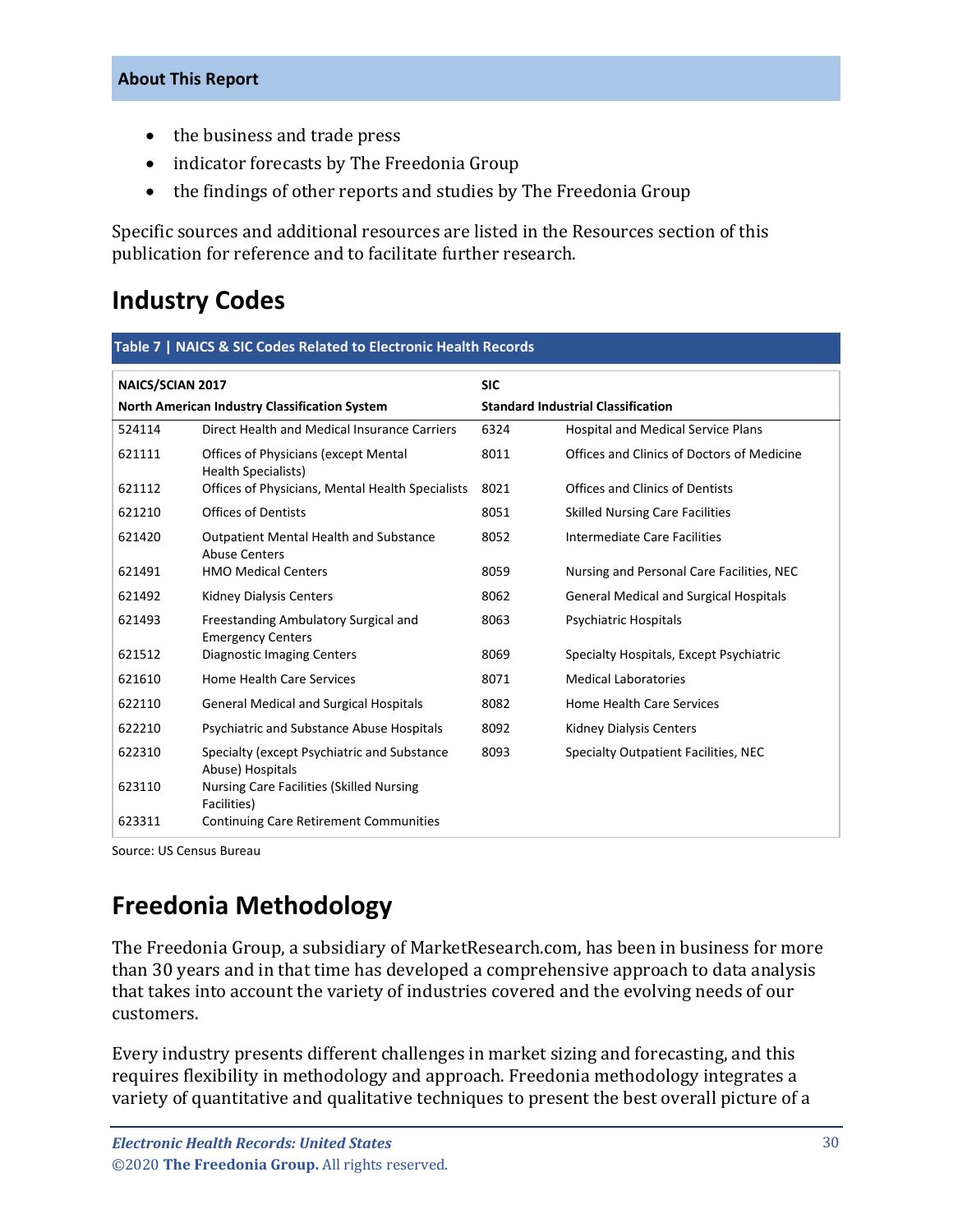market's current position as well as its future outlook: When published data are available, we make sure they are correct and representative of reality. We understand that published data often have flaws either in scope or quality, and adjustments are made accordingly. Where no data are available, we use various methodologies to develop market sizing (both top-down and bottom-up) and then triangulate those results to come up with the most accurate data series possible. Regardless of approach, we also talk to industry participants to verify both historical perspective and future growth opportunities.

Methods used in the preparation of Freedonia market research include, but are not limited to, the following activities: comprehensive data mining and evaluation, primary research, consensus forecasting and analysis, ratio analysis using key indicators, regression analysis, end use growth indices and intensity factors, purchase power parity adjustments for global data, consumer and end user surveys, market share and corporate sales analysis, product lifespan analysis, product or market life cycle analysis, graphical data modeling, long-term historical trend analysis, bottom-up and top-down demand modeling, and comparative market size ranking.

Freedonia quantifies trends in various measures of growth and volatility. Growth (or decline) expressed as an average annual growth rate (AAGR) is the least squares growth rate, which takes into account all available datapoints over a period. The volatility of datapoints around a least squares growth trend over time is expressed via the coefficient of determination, or  $r^2$ . The most stable data series relative to the trend carries an  $r^2$  value of 1.0; the most volatile – 0.0. Growth calculated as a compound annual growth rate (CAGR) employs, by definition, only the first and last datapoints over a period. The CAGR is used to describe forecast growth, defined as the expected trend beginning in the base year and ending in the forecast year. Readers are encouraged to consider historical volatility when assessing particular annual values along the forecast trend, including in the forecast year.

### **Copyright & Licensing**

The full report is protected by copyright laws of the United States of America and international treaties. The entire contents of the publication are copyrighted by The Freedonia Group.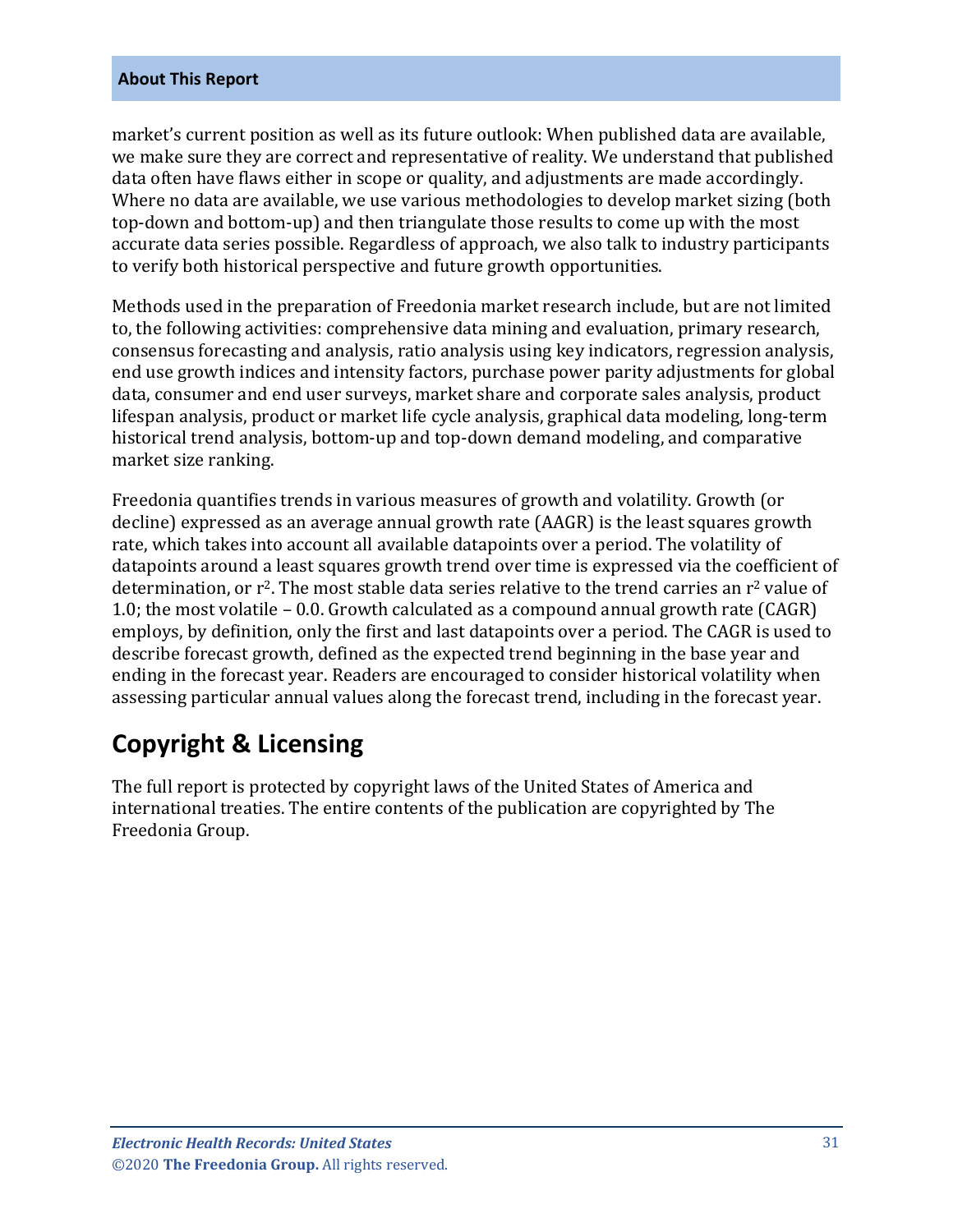#### <span id="page-6-0"></span>**Resources**

#### **The Freedonia Group**

#### **[Freedonia Industry Studies](http://www.freedoniagroup.com/Home.aspx?ReferrerId=FL-Focus)**

 *[Cannabis Growing Market](http://www.freedoniagroup.com/DocumentDetails.aspx?ReferrerId=FL-FOCUS&studyid=3749) [Disposable Medical Supplies](http://www.freedoniagroup.com/DocumentDetails.aspx?ReferrerId=FL-FOCUS&studyid=3631) [Elder Care Services in the US](http://www.freedoniagroup.com/DocumentDetails.aspx?ReferrerId=FL-FOCUS&studyid=3587) [Food Safety Products in the US](http://www.freedoniagroup.com/DocumentDetails.aspx?ReferrerId=FL-FOCUS&studyid=3613) [Global Disposable Medical Supplies](http://www.freedoniagroup.com/DocumentDetails.aspx?ReferrerId=FL-FOCUS&studyid=3694) [Medical Device Packaging](http://www.freedoniagroup.com/DocumentDetails.aspx?ReferrerId=FL-FOCUS&studyid=3782)*

#### **[Freedonia Focus Reports](https://www.freedoniafocusreports.com/redirect.asp?progid=89534&url=/)**

 *[Cannabis Production: United States](https://www.freedoniafocusreports.com/Cannabis-United-States-FF10064/?progid=89534) [Contacts, Eyeglasses, & Sunglasses: United States](https://www.freedoniafocusreports.com/Contacts-Glasses-Sunglasses-United-States-FF40088/?progid=89534) [Data Processing & Hosting: United States](https://www.freedoniafocusreports.com/Data-Processing-Hosting-United-States-FF95031/?progid=89534) [Disposable Medical Supplies: United States](https://www.freedoniafocusreports.com/Disposable-Medical-Supplies-United-States-FF40019/?progid=89534) [Global Healthcare](https://www.freedoniafocusreports.com/Global-Healthcare-FW40017/?progid=89534) [Healthcare: United States](https://www.freedoniafocusreports.com/Healthcare-United-States-FF40017/?progid=89534) [Healthcare Insurance: United States](https://www.freedoniafocusreports.com/Healthcare-Insurance-United-States-FF95013/?progid=89534) [IT Services: United States](https://www.freedoniafocusreports.com/IT-Services-United-States-FF95042/?progid=89534) [Insurance: United States](https://www.freedoniafocusreports.com/Insurance-United-States-FF95012/?progid=89534) [Kidney Dialysis Centers: United States](https://www.freedoniafocusreports.com/Kidney-Dialysis-Centers-United-States-FF40084/?progid=89534) [Medical Equipment & Supplies: United States](https://www.freedoniafocusreports.com/Medical-Equipment-Supplies-United-States-FF40018/?progid=89534) [Medical Imaging Products: United States](https://www.freedoniafocusreports.com/Medical-Imaging-Products-United-States-FF40037/?progid=89534) [Medical Implants: United States](https://www.freedoniafocusreports.com/Medical-Implants-United-States-FF40032/?progid=89534) [Medical Services: United States](https://www.freedoniafocusreports.com/Medical-Services-United-States-FF95014/?progid=89534) [Pharmaceuticals: United States](https://www.freedoniafocusreports.com/Pharmaceuticals-United-States-FF40040/?progid=89534) [Software: United States](https://www.freedoniafocusreports.com/Software-United-States-FF95028/?progid=89534)* **[Freedonia Custom Research](http://www.freedoniagroup.com/CustomResearch.aspx?ReferrerId=FL-Focus)**

#### **Trade Publications**

*Becker's Hospital Review The Business of Federal Technology EHR Intelligence Health Affairs Healthcare Finance Healthcare IT News HIStalk Medical Economics Modern Healthcare*